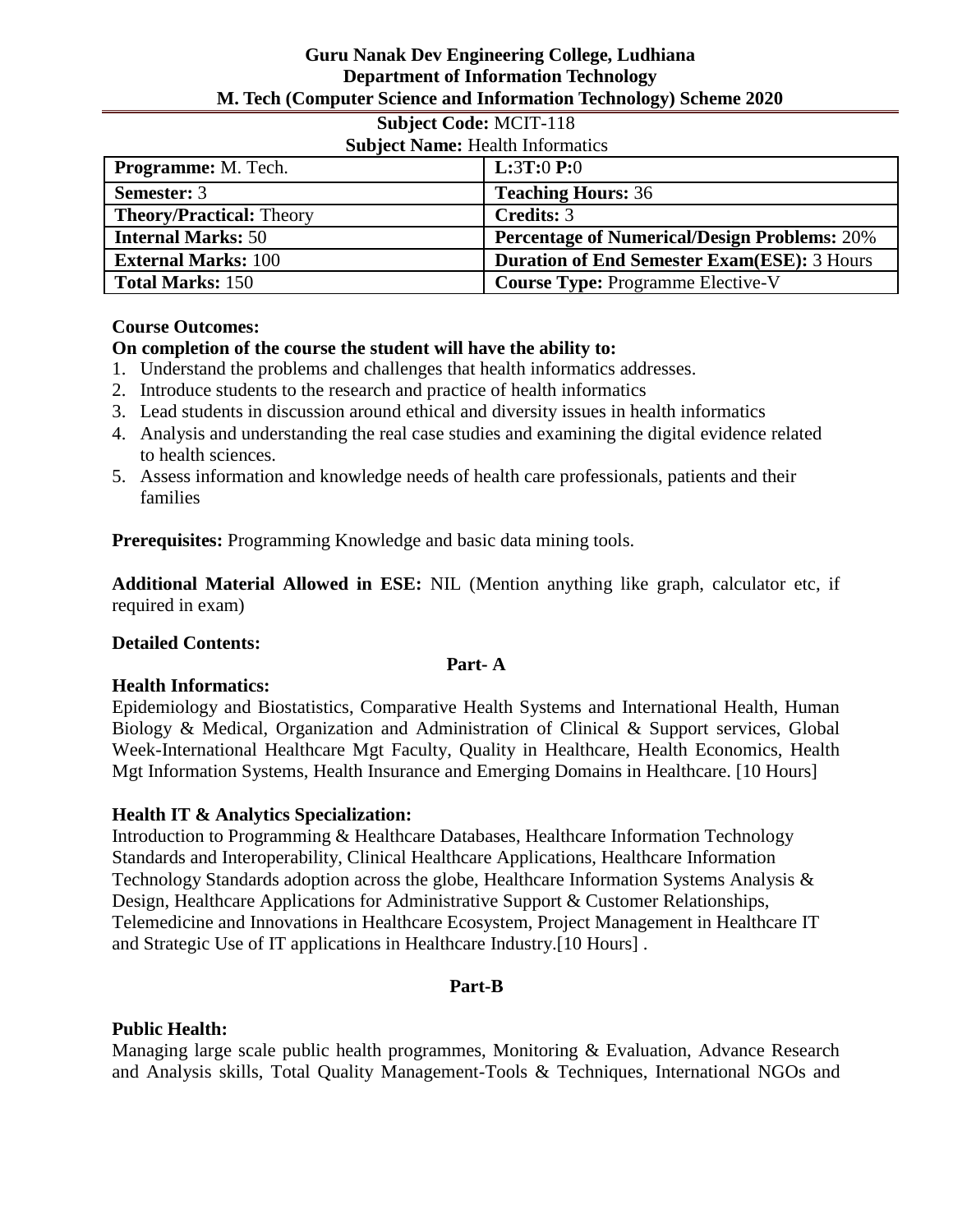their work in Public Health, Epidemiology and Biostatistics-Advanced, Health Economics & Health Financing-Advanced, Project Report writing, Public Health Management-Tools and Techniques and Public Health Legislations and Ethics.[8 Hours]

# **Health informatics Standards:**

DICOM, PACS, EHR, Digital imaging, Telemedicine and Technological innovations in healthcare, HL7 Standards, HL7 Messaging, HMIS and CDSS, FHIR standards, Emergency Domains in Health healthcare, Healthcare software Engineering and System Analysis and Design Programming.[8 Hours]

# **Health Information Policy and Security:**

Security Principles, Data Security in the Cloud, Security Breaches and Attacks, Health Informatics Ethics, Laws and Cultures as well as their International Considerations, Code of Individual Countries. Mobile Technology in Health Informatics, Online Medical Resources and their subscriptions, Patient Safety and Health Information Technology.[8 Hours]

# **Text Books:**

- 1. Health Informatics Practical Guide for Healthcare and Information Technology Professionals, Sixth Edition, Robert E. Hoyt, Ann K. Yoshihashi, Informatics Education.
- 2. Health Informatics A Review, edited by Evelyn J. S. Hovenga, M. R. Kidd, Sebastian Garde, IOS Press, 2018.

### **Reference Books:**

- 1. Book Cover of Charlotte A. Weaver, Marion J. Ball, George R. Kim, Joan M. Kiel Healthcare Information Management Systems: Cases, Strategies, and Solutions (Health Informatics).
- 2. Healthcare Information Management Systems, Cases, Strategies, and Solutions, Charlotte A. Weaver, Marion J. Ball, George R. Kim, Joan M. Kiel, 2015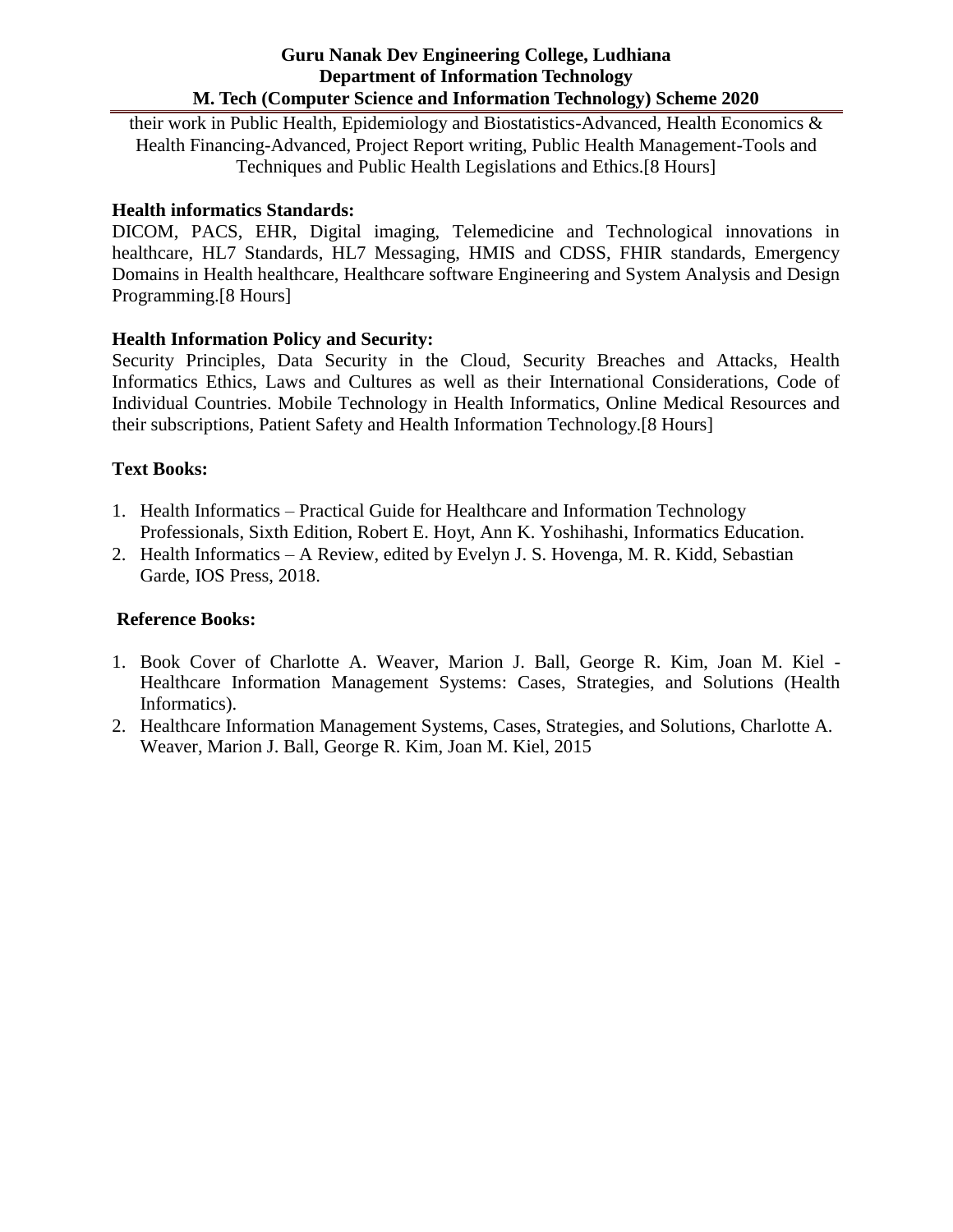# **Subject Code:** LMCIT-118

# **Subject Name:** Health Informatics Laboratory

| <b>Programme:</b> M. Tech.         | <b>L:0T:0 P:2</b>                                    |
|------------------------------------|------------------------------------------------------|
| <b>Semester: 3</b>                 | <b>Teaching Hours: 24</b>                            |
| <b>Theory/Practical: Practical</b> | <b>Credits:</b> 1                                    |
| <b>Internal Marks: 50</b>          | <b>Percentage of Numerical/Design Problems: 100%</b> |
| <b>External Marks: 50</b>          | <b>Duration of End Semester Exam(ESE): 1.5 Hours</b> |
| <b>Total Marks: 100</b>            | <b>Course Type: Programme Elective-V</b>             |

# **Course Outcomes:**

# **On completion of the course the student will have the ability to:**

- 1. Understand the process of data cleaning.
- 2. Apply data mining techniques on health care data
- 3. Design and prepare the documentation of health care application.
- 4. Design architecture and apply security policies on Health information application.
- 5. Apply testing and create final report.

**Prerequisites:** Programming Knowledge and basic data mining tools.

# **Detailed Contents:**

- 1. Preparation of the health care dataset after collection of data and cleaning the data using various data cleaning techniques.
- 2. Implementation of Data Mining algorithms on health care data.
- 3. Preparation of Electronic Health Record database that will provide history, diagnosis and documentation of any patient in the database.
- 4. Design a Requirement Specification document for Healthcare Information System application.
- 5. Develop a design document describing the use cases and architecture of the healthcare information system application.
- 6. Implementation of various security and privacy policies on the Health care information application.
- 7. Developing, testing and demonstrating a working application, implementing the design document.
- 8. Creating a final report describing the application built.

**Mini Project: -** Student has to do a project assigned from course contents in a group of two or three students. The group of students must submit a project report of 8 to 10 pages (approximately) and the team will have to demonstrate as well as have to give a presentation of the same.

**Note:** It is recommended that mini project allocation to students be done within two-three weeks of the start of the semester. This is only the suggested list of Practical's. Instructor may also frame additional Practical's relevant to the course contents (if required).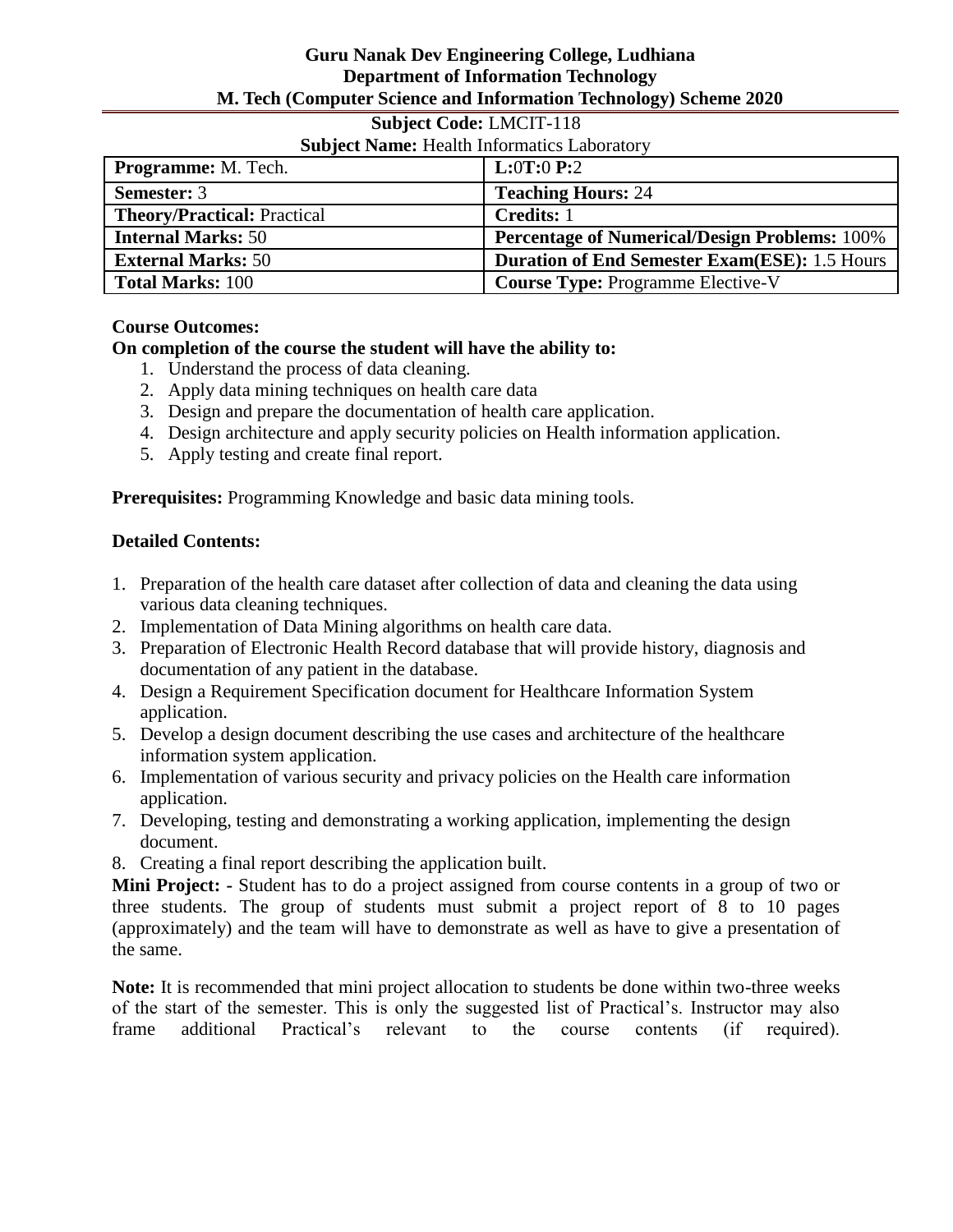# **Subject Code:** MCIT-119

| <b>Subject Name: Cloud Computing</b> |                                                     |
|--------------------------------------|-----------------------------------------------------|
| <b>Programme:</b> M. Tech.           | <b>L:3T:0 P:0</b>                                   |
| <b>Semester: 3</b>                   | <b>Teaching Hours: 36</b>                           |
| <b>Theory/Practical: Theory</b>      | Credits: 3                                          |
| <b>Internal Marks: 50</b>            | <b>Percentage of Numerical/Design Problems: 20%</b> |
| <b>External Marks: 100</b>           | <b>Duration of End Semester Exam(ESE): 3 Hours</b>  |
| <b>Total Marks: 150</b>              | <b>Course Type: Programme Elective-V</b>            |

**Prerequisites:** Basics of Networking, Operating System

# **Additional Material Allowed in ESE: NIL**

# **Course Outcomes:**

After completing this course students will be able

- 1. To assess existing hosting platforms and computing paradigms currently being used in industry and academia.
- 2. To comprehend need of data centre, its virtualization techniques, and types of clouds.
- 3. To demonstrate the implementation of cloud by using commercial and open-source cloud platforms and its virtualization.
- 4. To implement cloud-based data storage by considering issues of task partitioning, data partitioning, data synchronization, distributed file system, data replication etc.
- 5. Critically analyze case studies to derive the best practice model to apply when developing and deploying cloud-based applications.
- 6. Compare and contrast the economic benefits delivered by various cloud models based on application requirements, economic constraints, and business requirements.

# **Detailed Contents:**

# **Part-A**

**Defining Cloud Computing:** Utility Computing, Cloud Types, Examining the characteristics of Cloud Computing, Cloud Computing vs. Cluster computing vs. Grid computing, Assessing the roles of Open Standards [5]

**Assessing the Value proposition**: Measuring the Cloud's value, Avoiding Capital Expenditure, Computing the Total cost of ownership, Specifying Service level agreements, Defining Licensing Models

 [4] **Understanding Cloud Architecture:** Exploring the Cloud Computing Stack, Connecting to the Cloud

 $[5]$ **Understanding Services and applications by Type:** Defining Infrastructure as a Service (IaaS), Defining Platform as a Service (PaaS), Defining Identity as a Service, Defining Compliance as a Service (CaaS) [4]

#### Part-B

**Understanding Abstraction and Virtualization:** Using virtualization Technologies, Load balancing and Virtualization, Understanding Hypervisors, Machine Imaging, Porting applications [4] **Capacity Planning:** Defining Baseline and Metrics, Network Capacity, Scaling [3] **Cloud Security:** Role of Security, Types of Attack, Network Security, Survey on Potential Cloud Barriers in adopting Cloud Computing, New Threats related to Cloud Computing, Security Stack,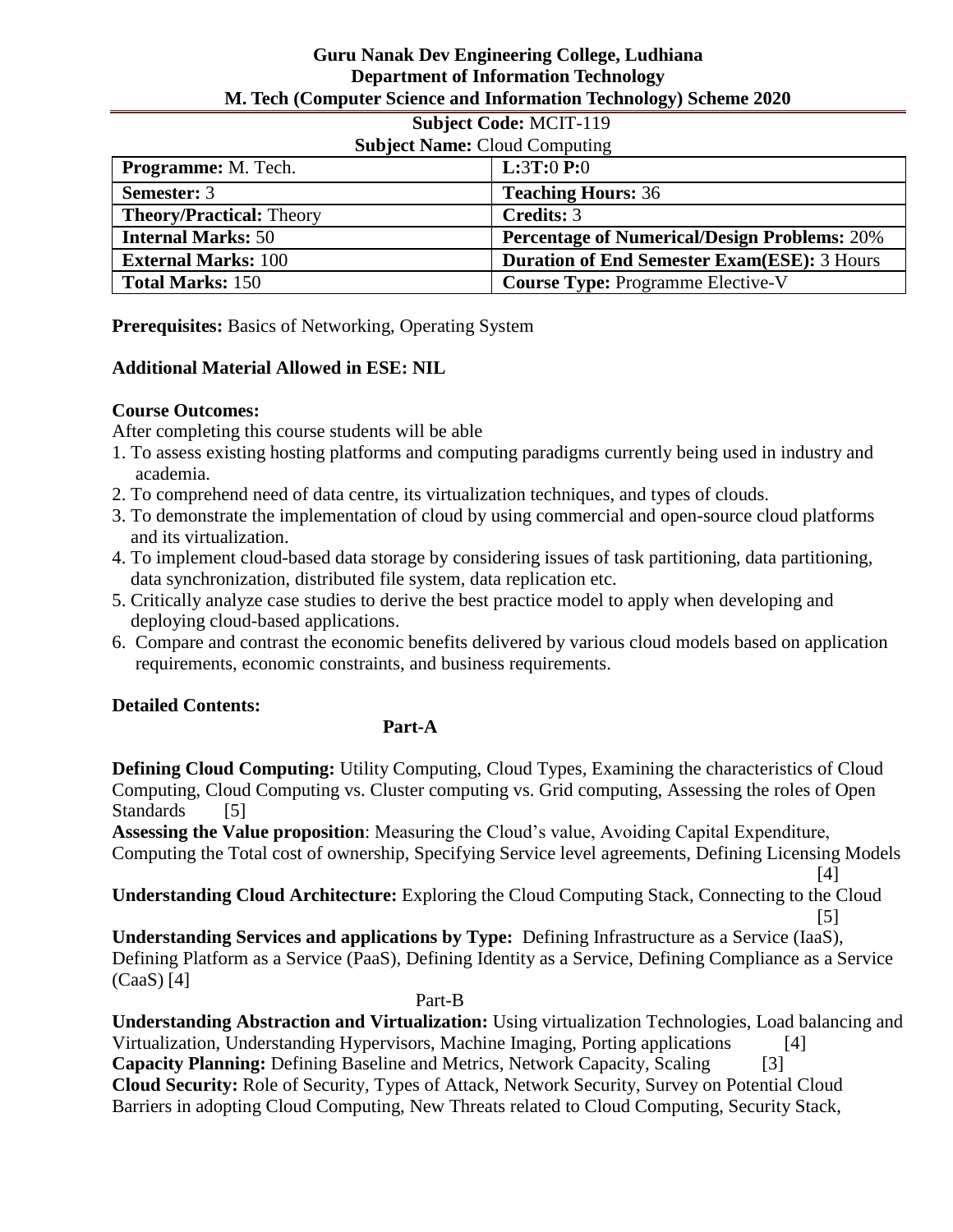Gartner's Seven Cloud Computing Security Risks. Other Cloud Security Issues: Virtualization, Access Control & Identity Management, Application Security, Data Life Cycle Management. [5]

**Cloud Computing Platforms:** Study and comparison of various open source and commercial cloud platforms. Open-source cloud platforms: Openstack, Eucalyptus, and Nebula etc. Commercial cloud platforms: Amazon Elastic compute cloud (EC2), Google Cloud platform, and MS Azure etc. [5]

**Moving Applications to the Cloud**: Applications in the Clouds, Applications and Cloud API's [2]

Textbooks:

1. Barrie Sosinsky (2013), Cloud Computing Bible, Wiley India Pvt. Ltd.

2. Raj Kumar Buyya, James Broberg, Andrezei M.Goscinski (2011), Cloud Computing: Principles and paradigms, Wiley India Pvt. Ltd.

3. Anthony Velte, Toby Velte, Robert Elsenpeter (2009), Cloud Computing: A practical Approac, Tata McGrawHill

Reference Books:

1. Michael Miller (2008), Cloud Computing, Que Publishing

2. Anthony Velte, Toby Velte and Robert Elsenpeter (2014), Cloud Computing: A practical Approach by Tata McGrawHill

3. Judith Hurwitz, Robin Bllor, Marcia Kaufman, Fern Halper (2009), Cloud Computing for dummies.

Online Courses and Video Lectures

1.Cloud computing By Prof. Soumya Kanti Ghosh | IIT Kharagpur Available at: https://swayam.gov.in/nd1\_noc20\_cs20/preview

2.Google Cloud Computing Foundations Course

By Prof. Soumya Kanti Ghosh, Multifaculty | IIT Kharagpur, Google Cloud Available at : https://swayam.gov.in/nd1\_noc20\_cs55/preview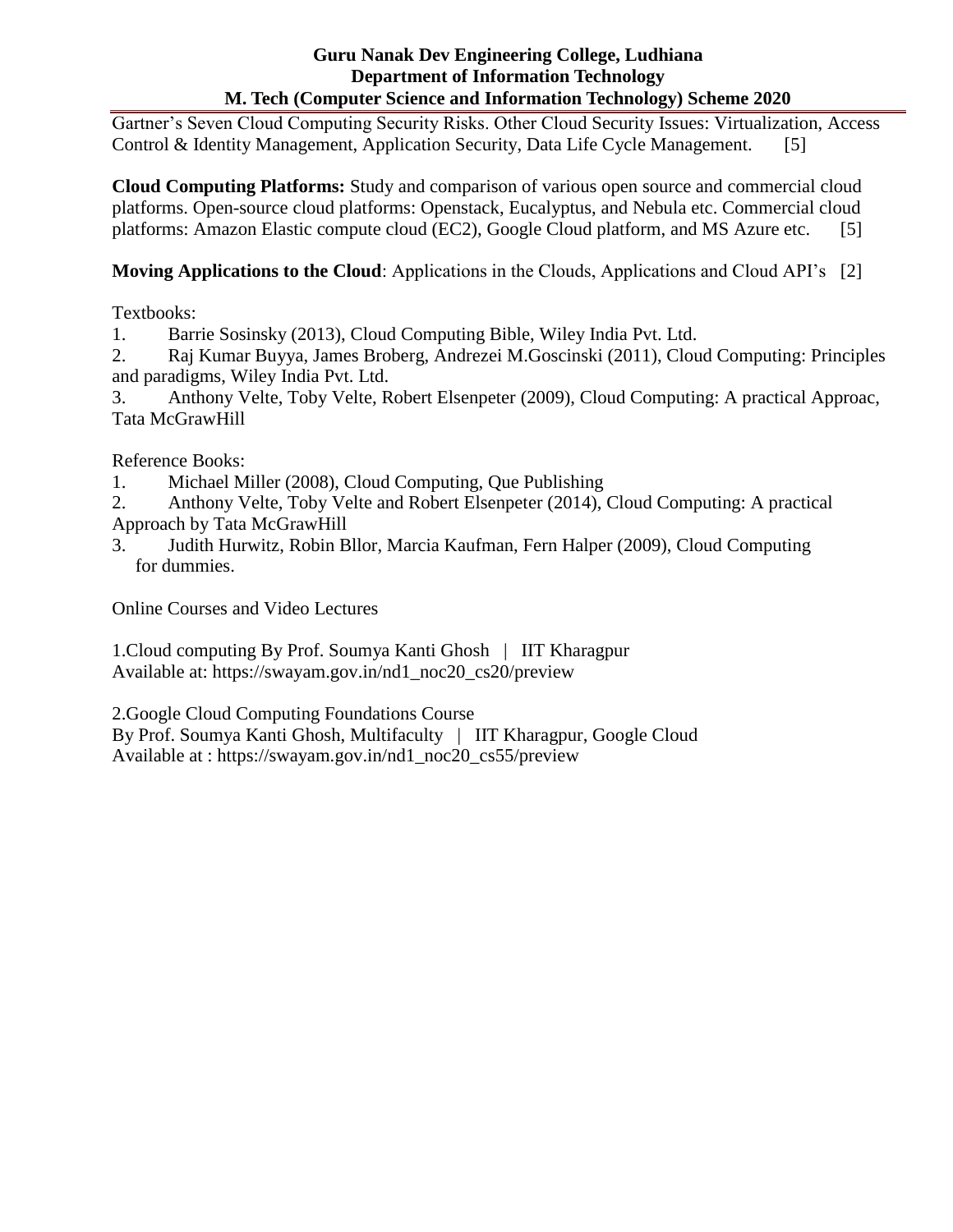# **Subject Code:** LMCIT-119

| <b>Subject Name: Cloud Computing Laboratory</b> |                                                      |
|-------------------------------------------------|------------------------------------------------------|
| <b>Programme:</b> M. Tech.                      | <b>L:0T:0 P:2</b>                                    |
| <b>Semester: 3</b>                              | <b>Teaching Hours: 24</b>                            |
| <b>Theory/Practical: Practical</b>              | <b>Credits: 1</b>                                    |
| <b>Internal Marks: 50</b>                       | <b>Percentage of Numerical/Design Problems: 100%</b> |
| <b>External Marks: 50</b>                       | <b>Duration of End Semester Exam(ESE): 1.5 Hours</b> |
| <b>Total Marks: 100</b>                         | <b>Course Type: Programme Elective-V</b>             |

Pre-requisites: Basic programming skills and computer fundamentals

Course Outcomes:

After studying this course, the student will be able to

1. Apply knowledge of software tools and techniques with hands-on experience for Cloud related applications.

2. Design solutions for the understanding of the virtual machines, networks and managing users in Cloud Infrastructure.

3. To conduct investigation and develop programming skills in Cloud Computing related applications.

4. Use the modern engineering tools/platforms such as Cloud Analyst for solving problems related to Cloud Computing.

5. Function on multi-disciplinary teams through mini projects for exploring applications of Cloud Computing in different sectors.

# **Detailed Contents**

Use CloudSim Toolkit to implement following cloud related simulations:

1. To create a datacenter with one host and run one cloudlet on it.

2. To create two datacenters with one host and a network topology each and run two cloudlets on them.

3. To create two datacenters with one host each and run cloudlets of two users with network topology on them.

4. To create two datacenters with one host each and run two cloudlets on them.

5. To create two datacenters with one host each and run cloudlets of two users on them.

6. To create a datacenter with one host and a network topology and and run one cloudlet on it.

7. To create two datacenters with one host and a network topology each and run two cloudlets on them.

8. To create two datacenters with one host each and run cloudlets of two users with network topology on them.

# **Cloudsim Project Code link:**

http://code.google.com/p/cloudsim/downloads/list

or

https://github.com/Cloudslab/cloudsim/releases/tag/cloudsim-3.0.3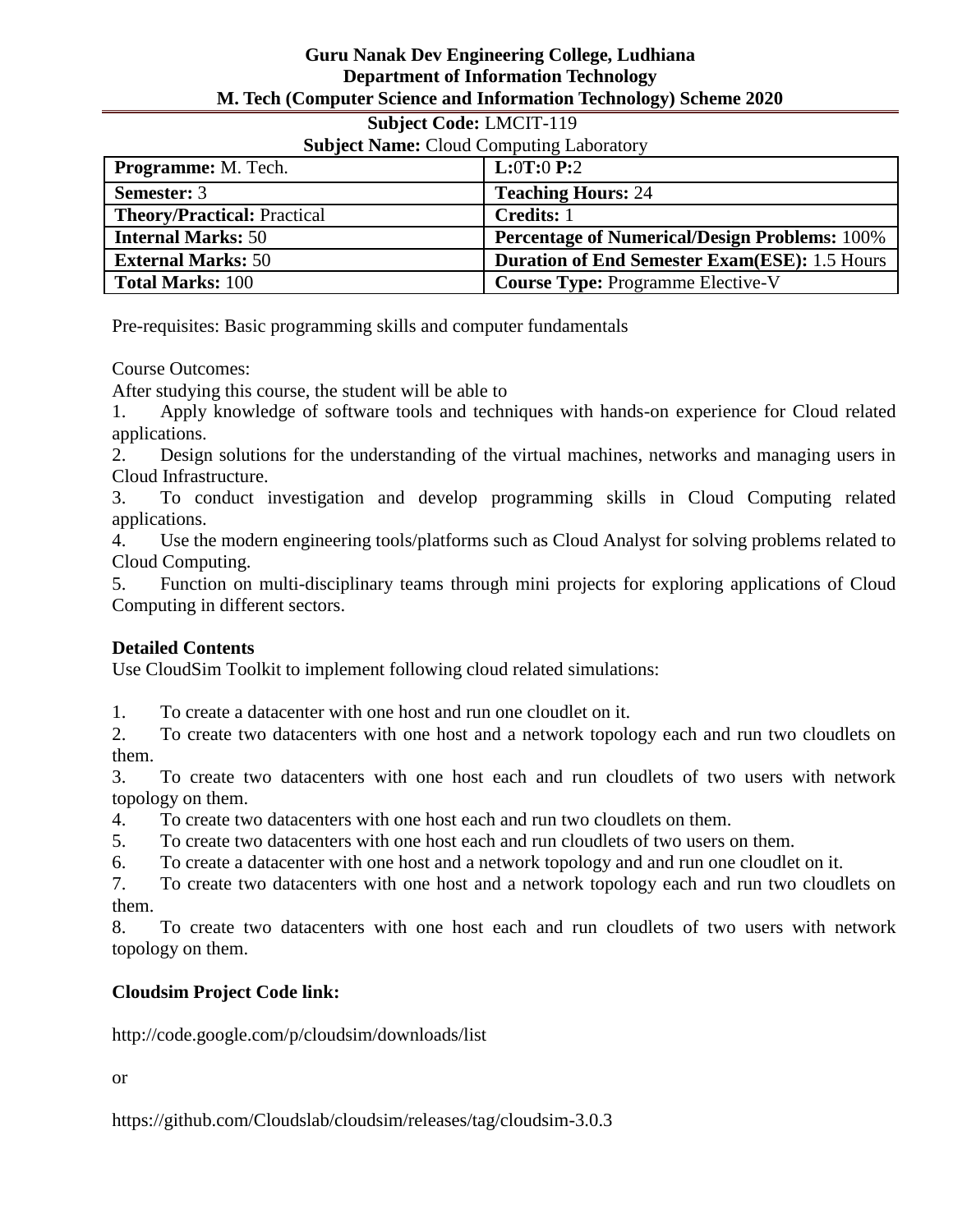Architexa Link:

http://www.architexa.com/

Reference link to study material:

- 1. https://www.superwits.com/library/cloudsim-simulation-framework
- 2. http://www.buyya.com/papers/CloudSim2010.pdf
- 3. http://www.cloudbus.org/papers/CloudSim-HPCS2009.pdf
- 4. https://code.google.com/p/cloudsim/wiki/FAQ

By using various concepts of syllabus students required to prepare a project in a group of two to three students. The group of students must submit a project report of 8 to 10 pages (approximately) and the team will have to demonstrate the project as well as must give a presentation of the same. Note: This is only the suggested list of Practical's. Instructor may also frame additional Practical's relevant to the course contents (if required)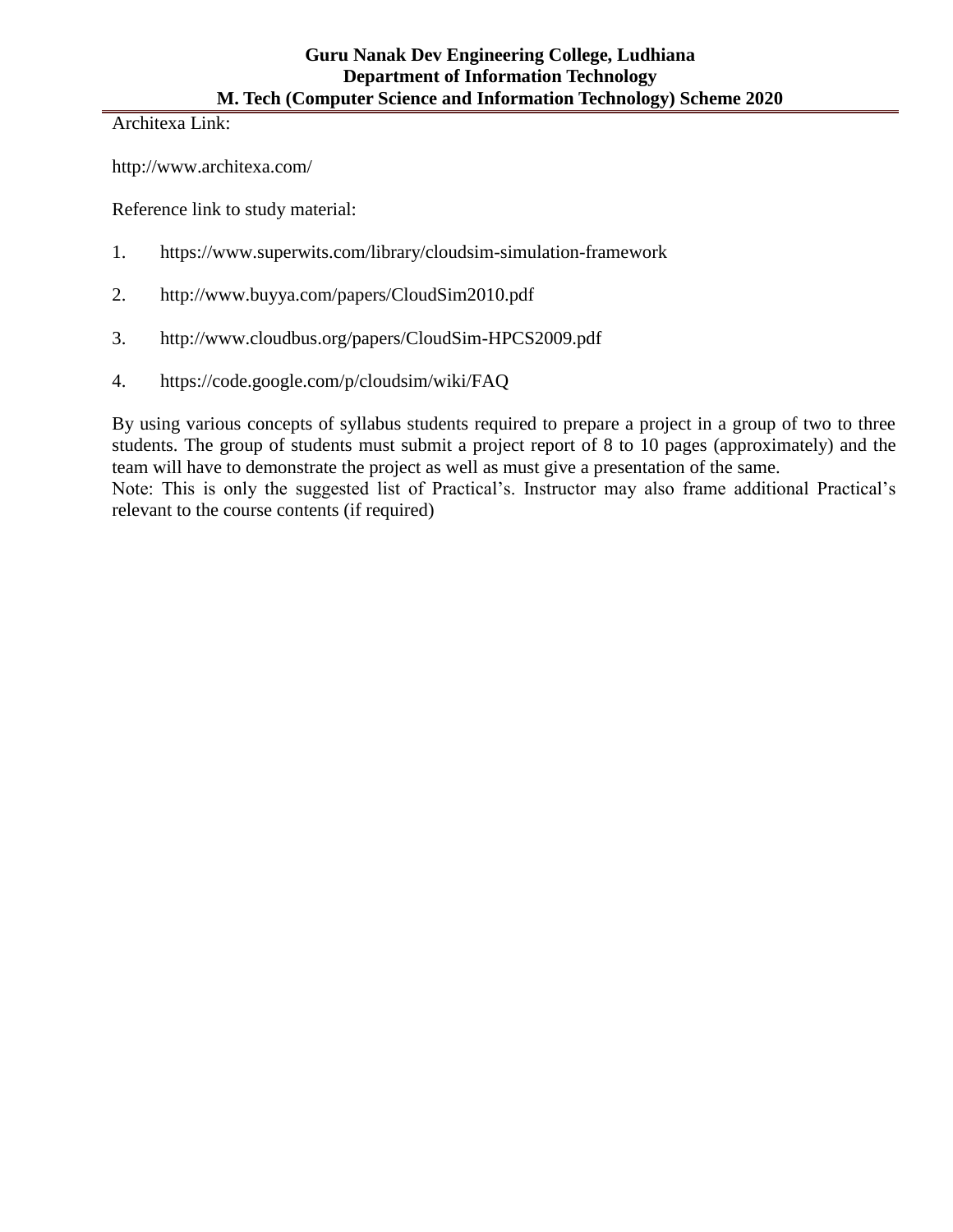# **Subject Code:** MCIT-120

#### **Subject Name:** Applications of Data Science

| Dasjeet Hanne, Hppheadons of Band Selence |                                                     |
|-------------------------------------------|-----------------------------------------------------|
| <b>Programme:</b> M. Tech.                | <b>L:3T:0 P:0</b>                                   |
| <b>Semester: 3</b>                        | <b>Teaching Hours: 36</b>                           |
| <b>Theory/Practical: Theory</b>           | <b>Credits: 3</b>                                   |
| <b>Internal Marks: 50</b>                 | <b>Percentage of Numerical/Design Problems: 20%</b> |
| <b>External Marks: 100</b>                | <b>Duration of End Semester Exam(ESE): 3 Hours</b>  |
| <b>Total Marks: 150</b>                   | <b>Course Type: Programme Elective-V</b>            |

#### **Course Outcomes:**

# **On completion of the course the student will have the ability to:**

- 1. Describe what Data Science is and the skill sets needed to be a data scientist.
- 2. Explain in basic terms what Statistical Inference means.
- 3. Explain the significance of exploratory data analysis (EDA) in data science.
- 4. Describe the Data Science Process and how its components interact.
- 5. Apply basic machine learning algorithms for predictive modeling.
- 6. Identify common approaches used for Feature Generation.
- 7. Identify and explain fundamental mathematical and algorithmic ingredients that constitute a Recommendation Engine.
- 8. Create effective visualization of given data (to communicate or persuade).
- 9. Work effectively in teams on data science projects.

**Prerequisites:** Basic knowledge of algorithms and reasonable programming experience and some familiarity with basic linear algebra and basic probability and statistics.

**Additional Material Allowed in ESE:** NIL (Mention anything like graph, calculator etc, if required in exam)

#### **Detained Contents:**

#### **Part-A**

# **Introduction to Data Science:**

Big Data and Data Science hype and getting past the hype, Why now, Datafication, Current landscape of perspectives, Skill sets needed. [2 Hours]

#### **Statistical Inference**:

Populations and samples, Statistical modeling, probability distributions, fitting a model [2 Hours]

# **Exploratory Data Analysis and the Data Science Process:**

Basic tools (plots, graphs and summary statistics) of EDA, Philosophy of EDA, The Data Science Process [3 Hours]

# **Feature Generation and Feature Selection (Extracting Meaning from Data):**

Motivating application: user (customer) retention, Feature Generation (brainstorming, role of domain expertise, and place for imagination), Feature Selection algorithms, Filters; Wrappers; Decision Trees; Random Forests [6 Hours]

# **Recommendation Systems**:

Building a User-Facing Data Product , Algorithmic ingredients of a Recommendation Engine, Dimensionality Reduction, Singular Value Decomposition, Principal Component Analysis [6 Hours]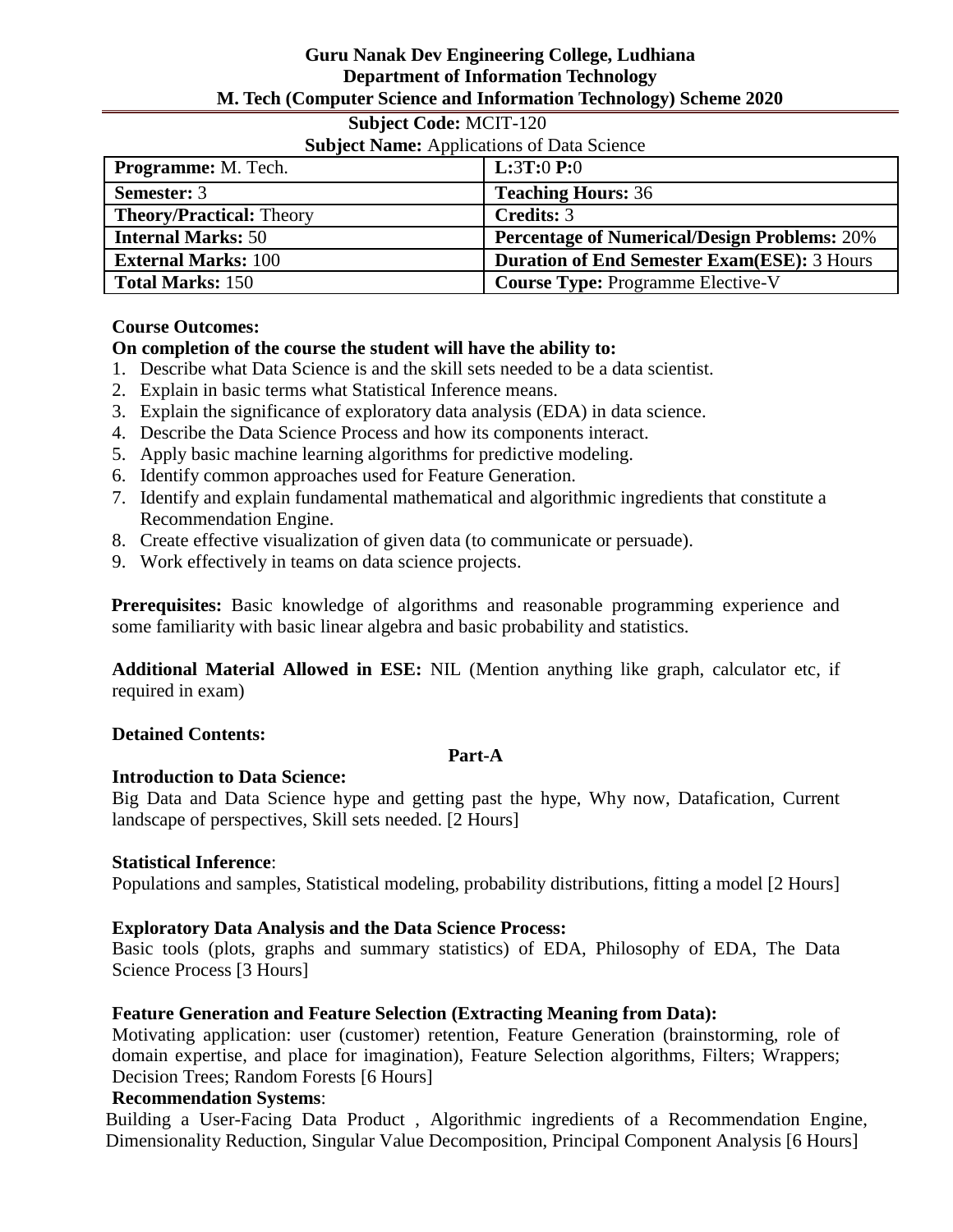#### **Part-B**

### **Mining Social-Network Graphs**:

Social networks as graphs, Clustering of graphs, Direct discovery of communities in graphs, Partitioning of graphs, Neighborhood properties in graphs[6 Hours]

# **NLP:**

Foundational terms and concepts in NLP, Theory, Sentence Detection, Tokenization, Stop Words, Lemmatization, Word Frequency, Part of Speech Tagging [5 Hours]

#### **Data Visualization:**

Basic principles, ideas and tools for data visualization[2 Hours]

# **Text Books:**

1. Cathy O'Neil and Rachel Schutt (2014), Doing Data Science, Straight Talk from The Frontline. O'Reilly.

# **Reference Books:**

- 1. Jure Leskovek, AnandRajaraman and Jeffrey Ullman (2014), Mining of Massive Datasets. v2.1, Cambridge University Press.
- 2. Kevin P. Murphy (2013). Machine Learning: A Probabilistic Perspective.
- 3. Foster Provost and Tom Fawcett (2013). Data Science for Business: What You Need to Know about Data Mining and Data-analytic Thinking.

#### **Online Courses and Video Lectures:**

- 1. Data Science for Engineers, By Prof. RaghunathanRengasamy& Prof. Shankar Narasimhan, IIT Madras, https://swayam.gov.in/nd1\_noc19\_cs60/preview
- 2. Practical Machine Learning with Tensorflow, By Prof. Ashish Tendulkar and Prof. BalaramanRavindran, Google and IIT Madras, https://swayam.gov.in/nd1\_noc19\_cs81/preview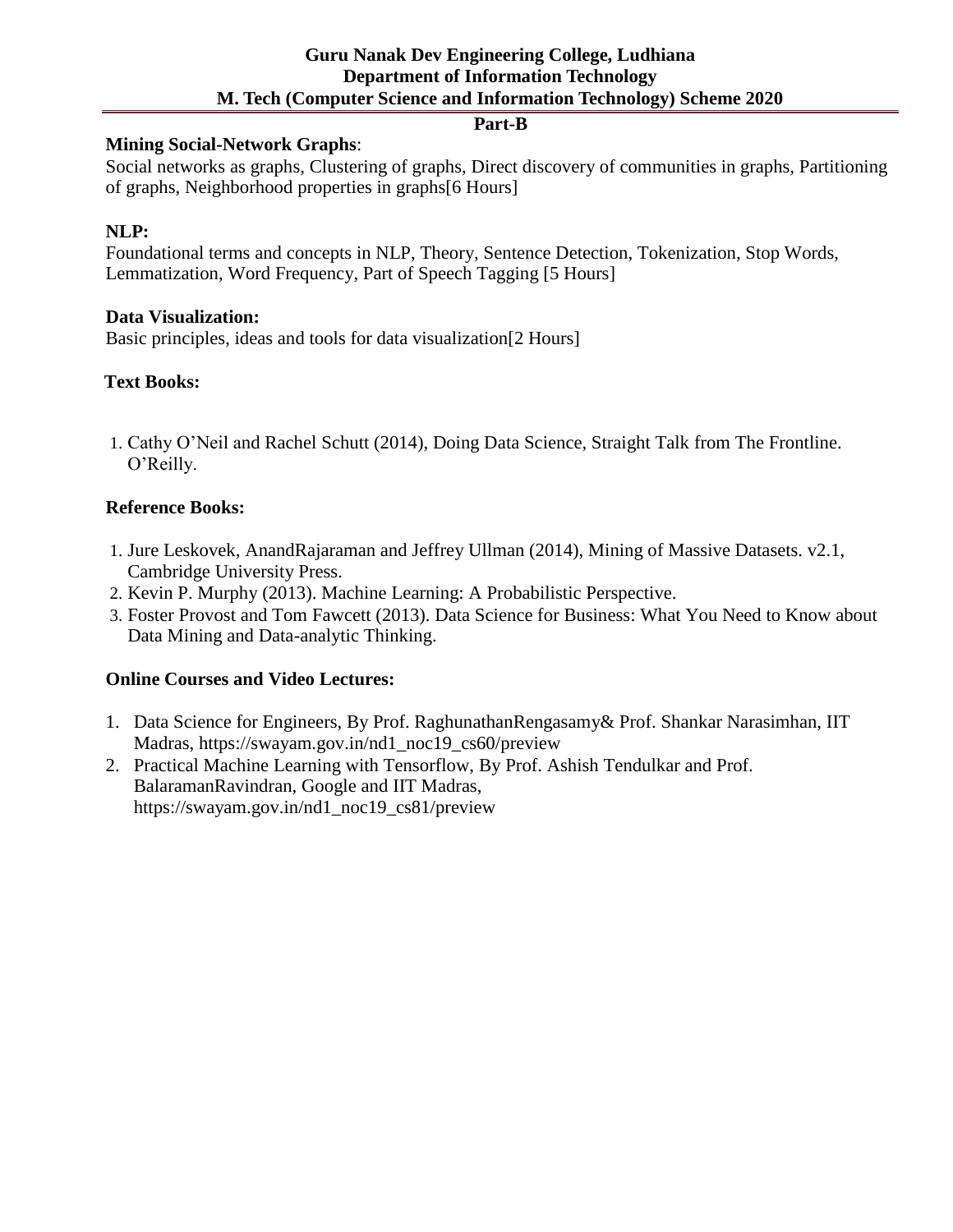#### **Subject Code:** LMCIT-120

# **Subject Name:** Applications of Data Science Laboratory

| <b>Programme:</b> M. Tech.         | <b>L:0T:0 P:2</b>                                    |
|------------------------------------|------------------------------------------------------|
| <b>Semester: 3</b>                 | <b>Teaching Hours: 24</b>                            |
| <b>Theory/Practical: Practical</b> | <b>Credits:</b> 1                                    |
| <b>Internal Marks: 50</b>          | <b>Percentage of Numerical/Design Problems: 100%</b> |
| <b>External Marks: 50</b>          | <b>Duration of End Semester Exam(ESE): 1.5 Hours</b> |
| <b>Total Marks: 100</b>            | <b>Course Type: Programme Elective-V</b>             |

#### **Course Outcomes:**

#### **On completion of the course the student will have the ability to:**

- 1. Apply knowledge of software tools and techniques with hands-on experience for processing the raw data and convert into useful information
- 2. To conduct investigation and develop programming skills in Data Science related application
- 3. Use the modern engineering tools such as NumPy, Pandas, Matplotlib, Scikit, Seaborn etc. for solving problems related to Data Science
- 4. Explore data visualization methods and preprocessing tools.
- 5. Evaluate and compare solutions of various Data Science Techniques for a given problem
- 6. Create an application using various Data Science concepts for multidisciplinary fields

**Pre-requisites**: Basic programming skills and computer fundamentals and algorithms

# **Detailed Contents:**

- 1. Familiarity with Python Libraries- NumPy, Pandas, Matplotlib, Scikit,Seaborn
- 2. Implementation of reading and writing from files using Pandas.
- 3. Familiarity with Combining Data in Pandas With merge (), join (), and concat ()
- 4. Implementation of Using NumPy's*np.arange()* Effectively
- 5. Explore the dataset using Pandas and python to Discover and handle incorrect data, inconsistencies, and missing values.
- 6. Implementation of various Feature Selection algorithms
- 7. Implementation of various correlation calculations.
- 8. Implementation of statistic fundamentals on any dataset to calculate measure of central tendency, variability.
- 9. Implementation related to Grouping Data using Pandas'sGroupBy() function.
- 10. Histogram plotting by using any Python libraries.
- 11. Build a Recommendation Engine with Collaborative Filtering
	- a) To Find Similar Users on the Basis of Ratings
	- b) To Calculate the Ratings
- 12. Implementation of social-Network analysis for various parameters
- 13. Natural Language Processing With spacy in Python
- 14. Implementation of Python Plotting with Matplotlib for creating visualizations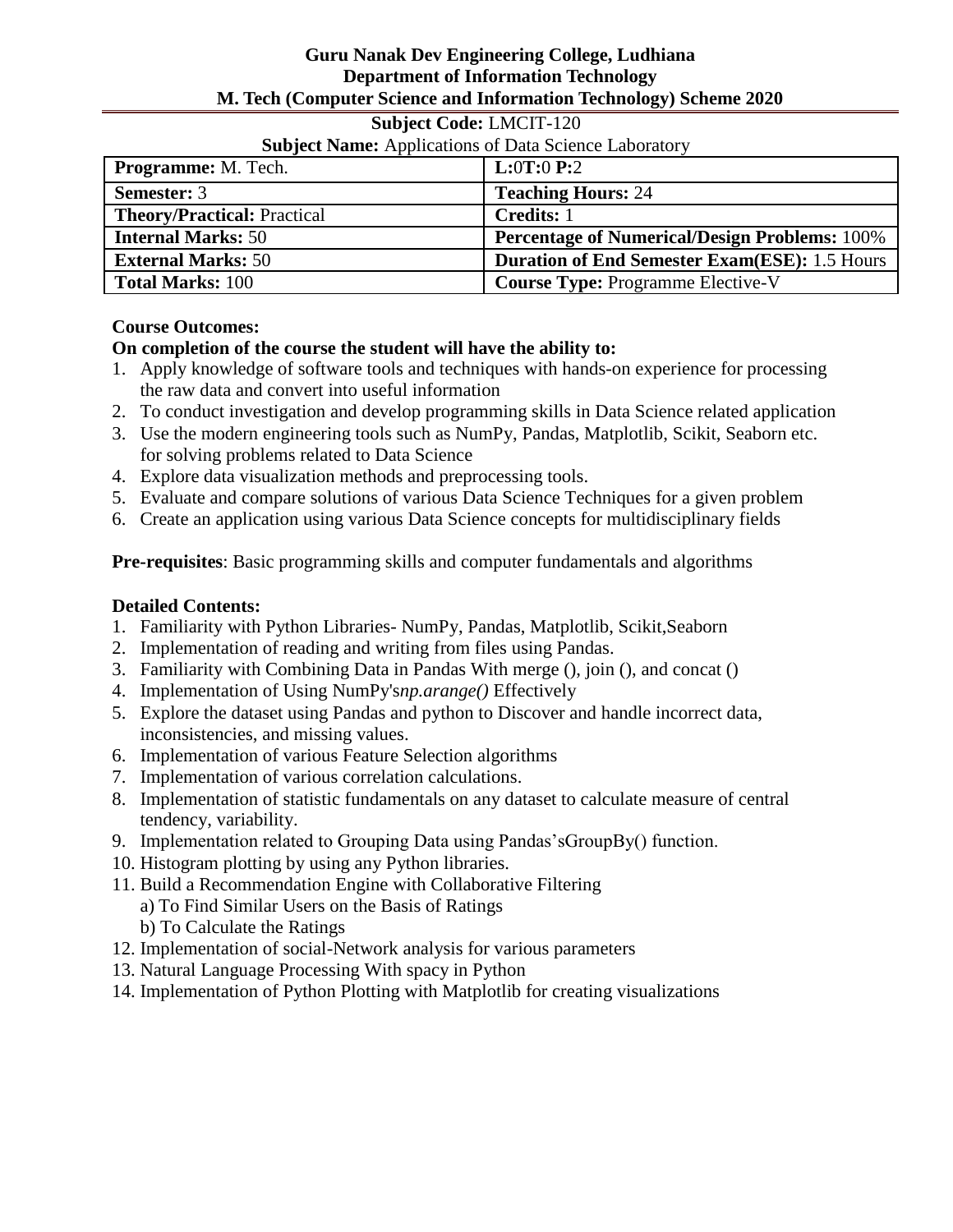**Mini Project:** By using various concepts of syllabus students required to prepare a project in a group of two to three students. The group of students must submit a project report of 8 to 10 pages (approximately) and the team will have to demonstrate the project as well as must give a presentation of the same.

**Note:** It is recommended that mini project allocation to students be done within two-three weeks of the start of the semester. This is only the suggested list of Practical's. Instructor may also frame additional Practical's relevant to the course contents (if required).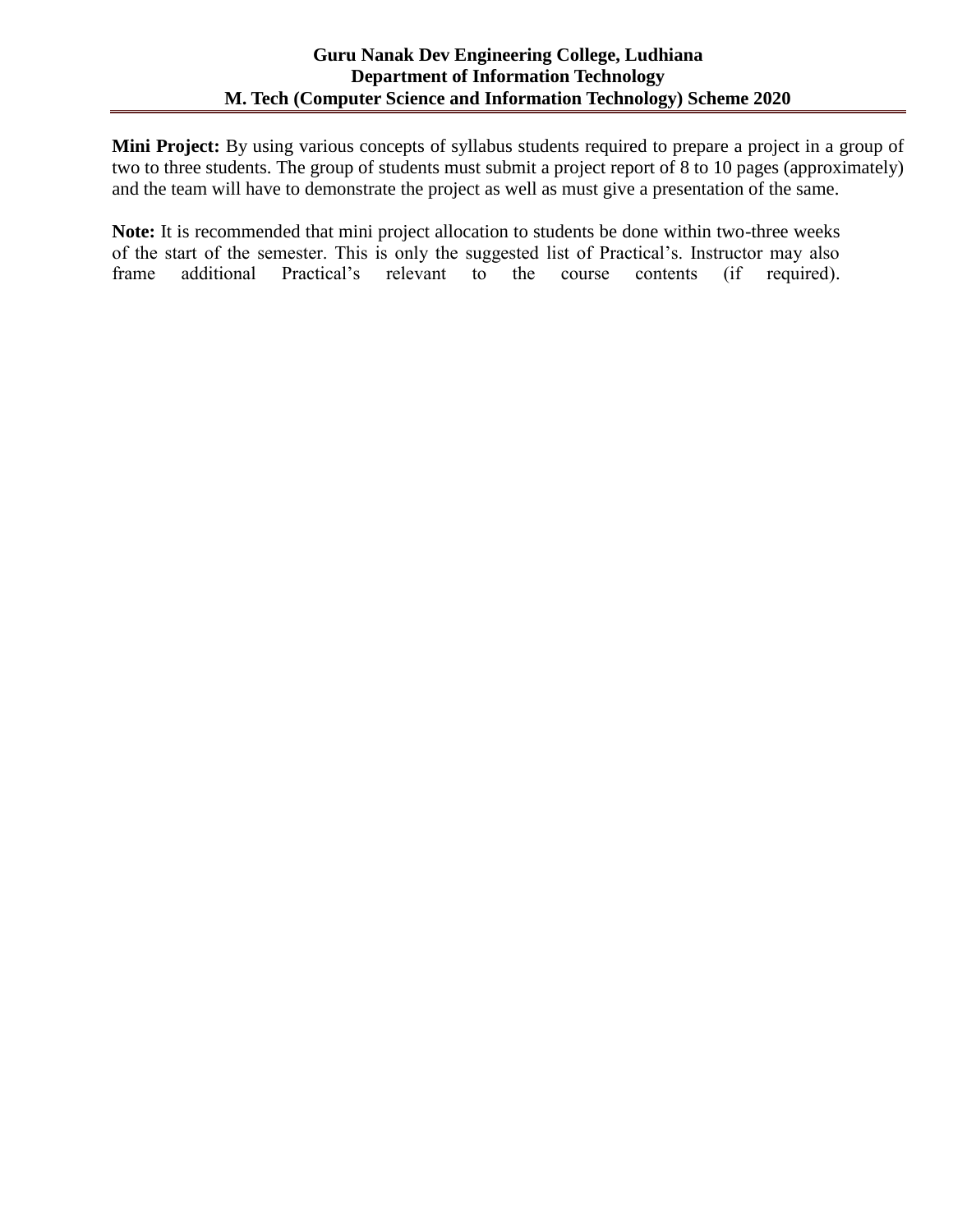#### **Subject Code:** MOIT-301

# **Subject Name:** Introduction to Python Programming

| <b>Programme:</b> M. Tech.      | <b>L:3T:0 P:0</b>                                   |
|---------------------------------|-----------------------------------------------------|
| <b>Semester: 3</b>              | <b>Teaching Hours: 36</b>                           |
| <b>Theory/Practical: Theory</b> | <b>Credits: 3</b>                                   |
| <b>Internal Marks: 50</b>       | <b>Percentage of Numerical/Design Problems: 20%</b> |
| <b>External Marks: 100</b>      | <b>Duration of End Semester Exam(ESE): 3 Hours</b>  |
| <b>Total Marks: 150</b>         | <b>Course Type: Open Elective</b>                   |

#### **Course Outcomes:**

# **On completion of the course the student will have the ability to:**

- 1. Master Object-oriented programming to create programs using various constructs.
- 2. Identify, formulate, and solve engineering problems using software development process.
- 3. Apply the knowledge of language constructs to program complex real life solutions.
- 4. Function on multi-disciplinary teams through case studies.
- 5. Design real-world problems and think creatively about solutions of them.

**Prerequisites:** Knowledge of Programming for Problem Solving

**Additional Material Allowed in ESE:** NIL (Mention anything like graph, calculator etc, if required in exam)

#### **Detained Contents:**

#### **Part-A**

**Introduction Python Programming Language:-** History and Origin of Python Language, Python version numbering scheme, Features, Advantages and disadvantages, Major Applications of Python, Installing Python, Setting up Path and Environment Variables, Getting started with Python Programming, Python Interactive Help Feature.

**Software Development, Data types, Operators and Expressions:-** The software Development Process, Case study: income tax Calculator, strings, Assignment and Comments, numeric Data types and Character sets, Operators in Python, Expressions, Precedence, Associativity, Non Associative Operators, using modules. [10 Hours]

**Loops and Selection Statements:** Definite Iteration: The for Loop, Formatting Text for Output, Case Study: An Investment Report, Selection: if and if-else Statements, Conditional Iteration: The while Loop, Case Study: Approximating Square Roots**.**

**Strings and Text Files:** Accessing Characters and Sub-strings in Strings, Data Encryption, Strings and Number Systems, String Methods, Text Files, Case Study: Text Analysis. [9 Hours]

#### **Part-B**

**Lists and Dictionaries:** Lists, Defining Simple Functions, Case Study: Generating Sentences, Dictionaries, Case Study: Non-directive Psychotherapy**.**

**Design with Functions:** Function components, Problem Solving with Top-Down Design, Design with Recursive Functions, Case Study: Gathering Information from a File System, Managing a Program's Namespace**.** [9 Hours]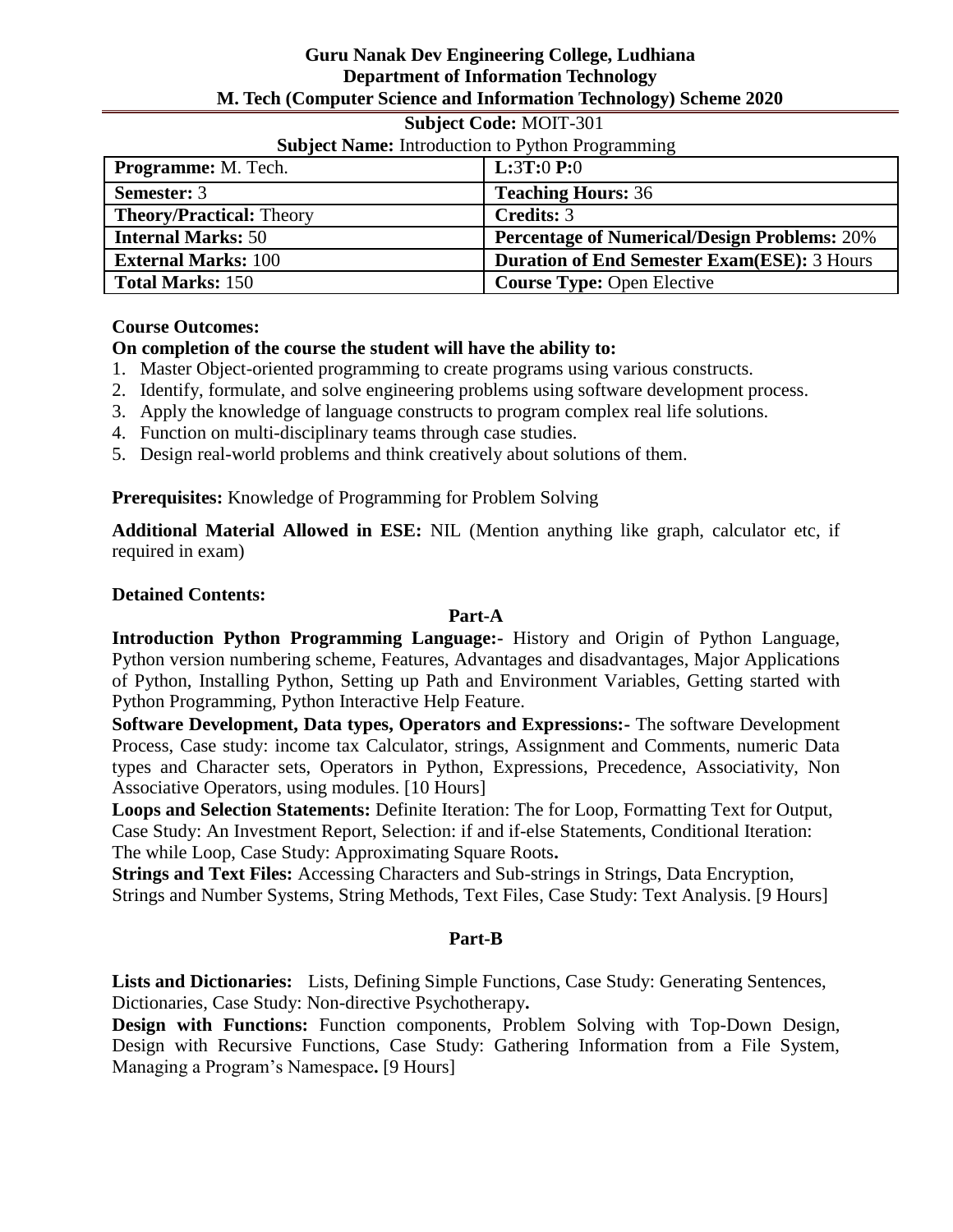**Graphical User Interfaces:** The Behavior of Terminal-Based Programs and GUI-Based Programs, Coding Simple GUI-Based Programs, Windows and Window Components, Command Buttons and Responding to Events, Input and Output with Entry Fields, Defining and Using Instance Variables, Case Study: The Guessing Game Revisited, Useful GUI Resources.[8 Hours]

# **Text Books:**

- 1. Kenneth A. Lambert, Martin Osborne, "Fundamentals of Python First Programs", 2<sup>nd</sup> Edition, Cengage Learning, 2019.
- 2. Kenneth A. Lambert, Martin Osborne, "Fundamentals of Python: First Programs through Data Structures", 1<sup>st</sup> Edition, Cengage Learning, 2010.

# **Reference Books:**

- 1. Martin C. Brown, "Python The complete Reference", McGraw Hill Education.
- 2. Allen B. Downey, "Think Python",  $1<sup>st</sup>$  Edition, Green Tea Press, 2012.

# **E-Books and Online Learning Material:**

- 1. Fundamentals of Python First Programs by Kenneth A. Lambert https://archive.org/details/FundamentalsOfPythonFirstPrograms2ndEdition Accessed on Feb. 20, 2019
- 2. Learning Python byFabrizio Romanohttp://www.allitebooks.com/learning-python/ Accessed on Feb 20, 2019
- 3. Python Essential Reference by Beazleyhttp://lib.myilibrary.com?id=267855 Accessed on Feb 20, 2019
- 4. Starting Out with Python by Gaddishttp://lib.myilibrary.com?id=265135 Accessed on Feb 20, 2019
- 5. Beginning Programming with Python For Dummies by John Paul Muellerhttp://www.allitebooks.com/beginning-programming-with-python-for-dummies-2nd-edition Accessed on Feb 20, 2019

# **Online Courses and Video Lectures**

- 1.https://nptel.ac.in/courses/115104095
- 2. [https://nptel.ac.in/courses/106106145](https://nptel.ac.in/courses/106106145/)
- 3.<https://nptel.ac.in/courses/106106182>
- 4.<https://www.coursera.org/learn/python>
- 5.<https://www.coursera.org/learn/interactive-python-1>

Accessed on Feb 20, 2019 Accessed on Feb 20, 2019 Accessed on Feb 20, 2019 Accessed on Feb 20, 2019 Accessed on Feb 20, 2019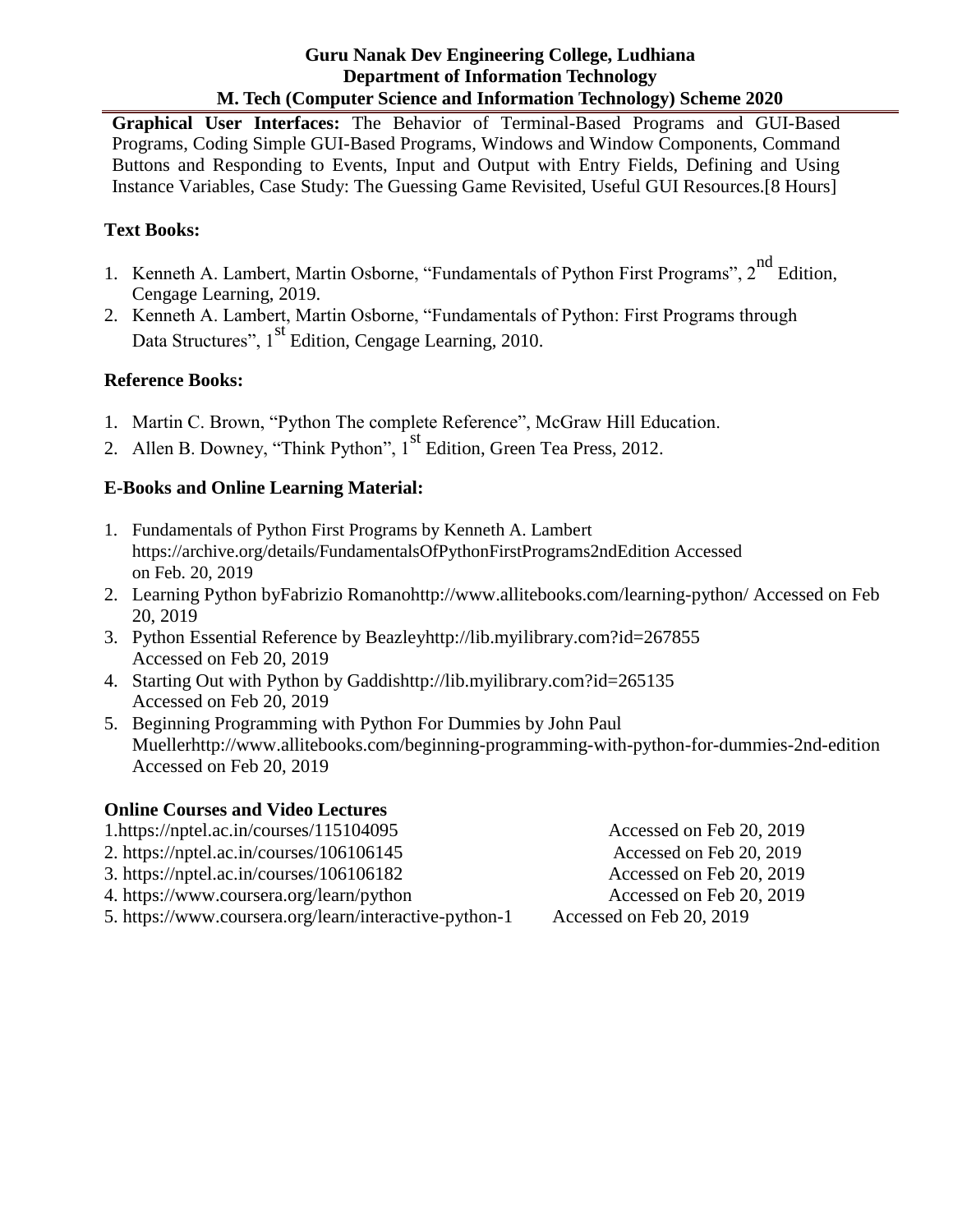# **Subject Code:** MOIT-302

| <b>Subject Name: Data Structures</b> |                                                     |
|--------------------------------------|-----------------------------------------------------|
| <b>Programme:</b> M. Tech.           | <b>L:3T:0 P:0</b>                                   |
| <b>Semester: 3</b>                   | <b>Teaching Hours: 36</b>                           |
| <b>Theory/Practical: Theory</b>      | <b>Credits: 3</b>                                   |
| <b>Internal Marks: 50</b>            | <b>Percentage of Numerical/Design Problems: 20%</b> |
| <b>External Marks: 100</b>           | <b>Duration of End Semester Exam(ESE): 3 Hours</b>  |
| <b>Total Marks: 150</b>              | <b>Course Type: Open Elective</b>                   |

# **Course Outcomes:**

# **On completion of the course the student will have the ability to:**

- 1. Create and evaluate new algorithms to solve complex engineering problems.
- 2. Illustrate various data structures to solve multi-disciplinary projects.
- 3. Utilize the templates for modularity.
- 4. Compare and classify various data structures
- 5. Demonstrate the reusability of data structures for implementing complex iterative problems

**Prerequisites:** Knowledge of Programming for Problem Solving

**Additional Material Allowed in ESE:** NIL (Mention anything like graph, calculator etc, if required in exam)

#### **Detained Contents:**

#### **Part-A**

**Introduction:** Definition and brief description of various data structures, operations on data structures, Algorithm development, Complexity analysis, Big O notation, Time space trade-off [4 Hours]

**Arrays:** Linear and Multi-dimensional arrays and their representation, operations on arrays, Linear Search, Binary Search, Sparse matrices and their storage [4 Hours]

**Stacks:** Array Representation and Implementation of Stacks, Operations on Stacks, Application of stacks: Conversion of Infix to Prefix and Postfix Expressions, Evaluation of postfix expression using stack, balanced parenthesis checking. [4 Hours]

**Recursion:** Recursive definition and examples of recursion, Tower of Hanoi Problem, tail Recursion [2 Hours]

**Queues:** Sequential representation of queue, linear queue, circular queue, operations on linear and circular queue, deque, priority queue. [5 Hours]

#### **Part- B**

**Linked Lists:** Linear linked list, operations on linear linked list, doubly linked list, operations on doubly linked list, Circular Linked list, Garbage collection and Compaction, Linked representation of Stack, Linked representation of a Queue. [6 Hours]

**Trees:** Basic terminology, sequential and linked representations of trees, traversing a binary tree, brief introduction to threaded binary trees, AVL trees and B-trees, Heap Trees. [4 Hours]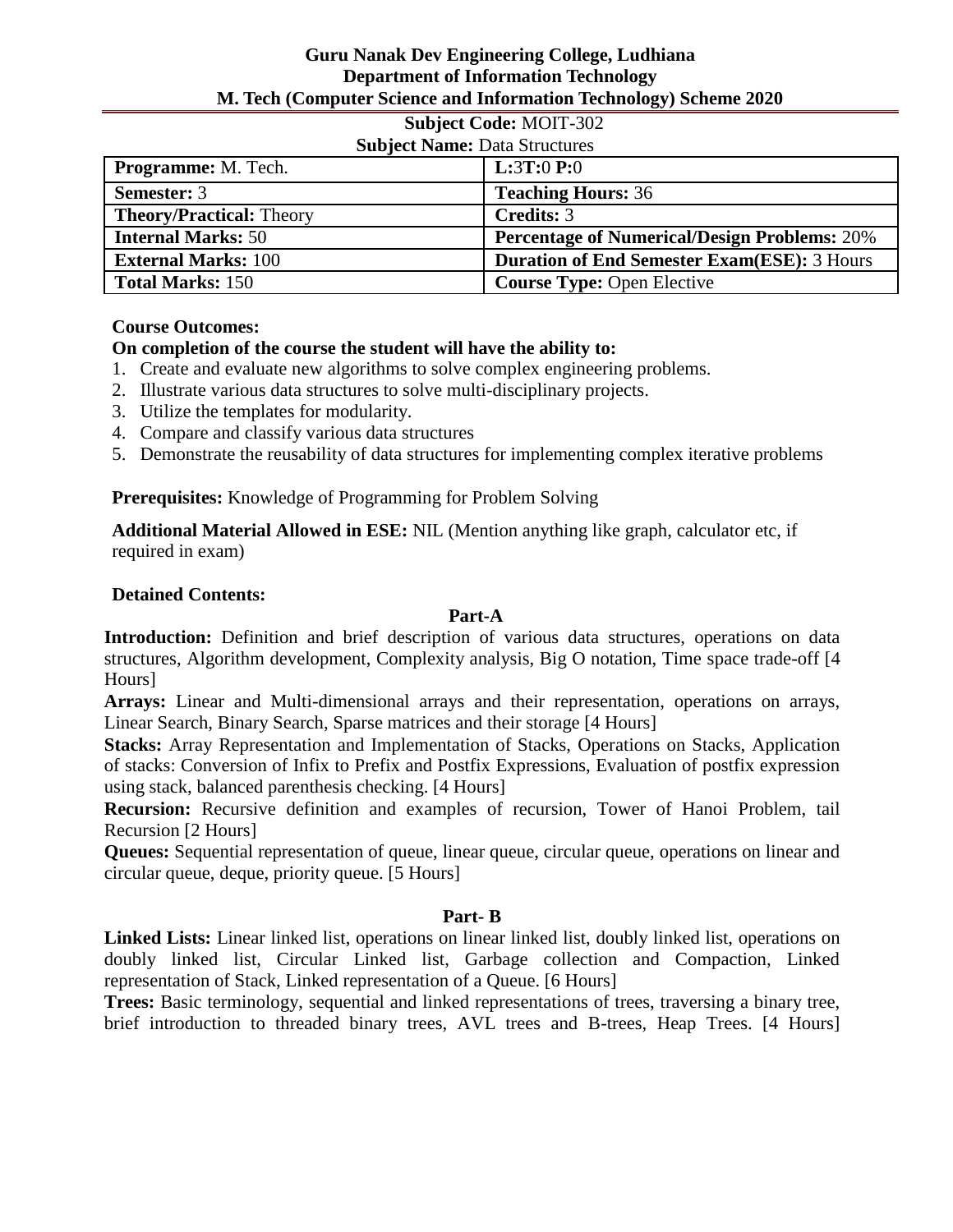**Binary Search Trees:** Binary Search Tree (BST), Insertion and Deletion in BST, Complexity of Search Algorithm [4 Hours]

**Graphs:** Basic terminology, representation of graphs (adjacency matrix, adjacency list), traversal of a graph (breadth - first search and depth - first search) [3 Hours]

# **Text Books:**

- 1. Seymour Lipschtz, "Data Structures", Scahum's Outline series, Tata McGraw Hill.
- 2. Y. Langsam, M. J. Augenstein, A. M. Tanenbaum " Data Structures using C and C++", PrenticeHall of India.
- 3. SartajSahni, "Data Structures, Algorithms and Applications in C++", Tata McGraw Hill.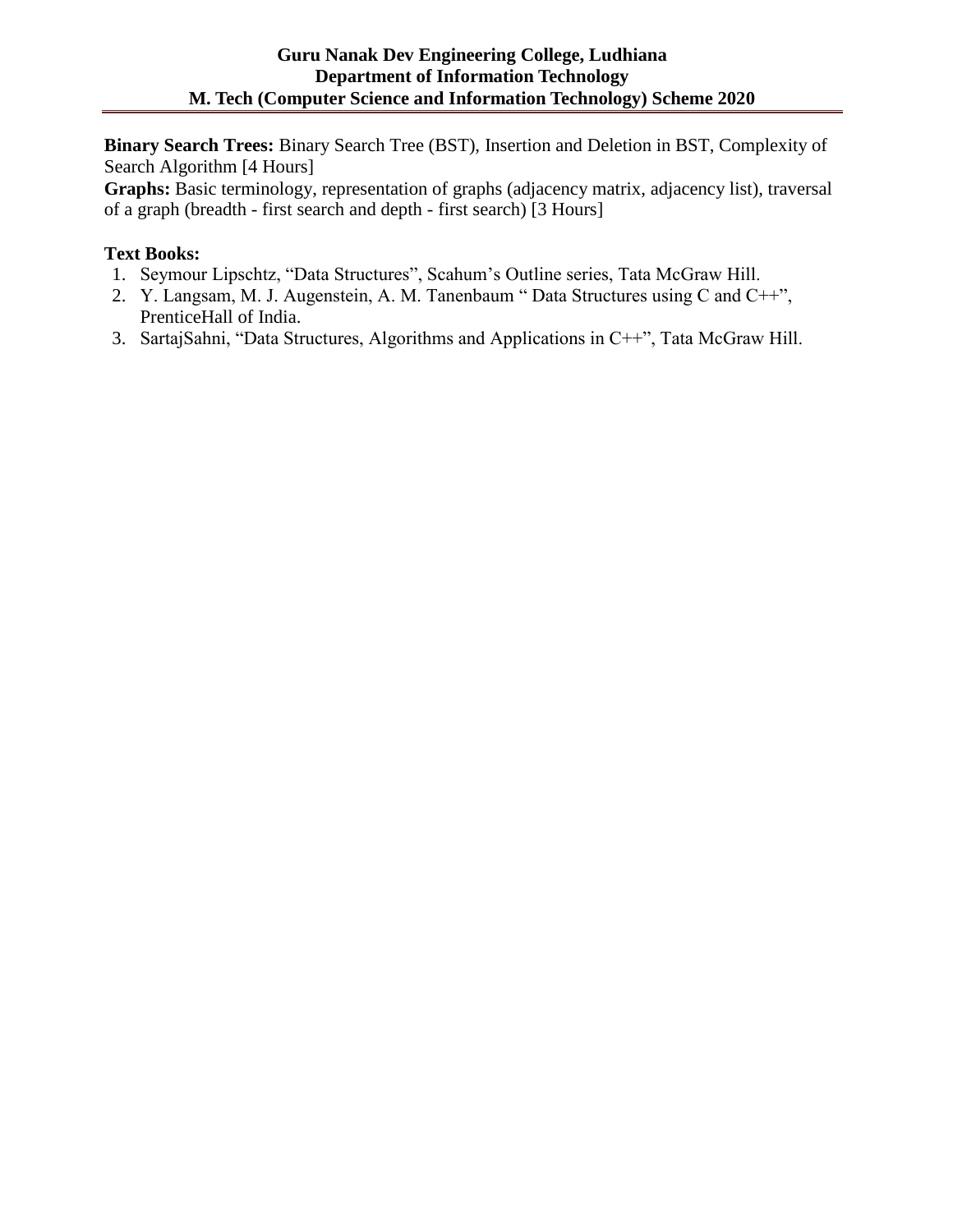#### **Subject Code:** MOIT-303

| <b>Programme:</b> M. Tech.      | <b>L:3T:0 P:0</b>                                   |
|---------------------------------|-----------------------------------------------------|
| <b>Semester: 3</b>              | <b>Teaching Hours: 36</b>                           |
| <b>Theory/Practical: Theory</b> | <b>Credits: 3</b>                                   |
| <b>Internal Marks: 50</b>       | <b>Percentage of Numerical/Design Problems: 20%</b> |
| <b>External Marks: 100</b>      | <b>Duration of End Semester Exam(ESE): 3 Hours</b>  |
| <b>Total Marks: 150</b>         | <b>Course Type: Open Elective</b>                   |

# **Subject Name:** Database Management System

# **Course Outcomes:**

# **On completion of the course the student will have the ability to:**

- 1. Design Physical and object relational database.
- 2. Identify, formulate database design, Functional dependencies and Recovery techniques.
- 3. Use the techniques, skills and tools such as query handling, normalized relations
- 4. Apply the Applications of spatial and multimedia databases for real world.
- 5. Apply knowledge of database system, Data warehouse, data mining and SQL Structure.

**Prerequisites:** Basic knowledge of algorithms and reasonable programming experience and some familiarity with basic linear algebra and basic probability and statistics.

**Additional Material Allowed in ESE:** NIL (Mention anything like graph, calculator etc, if required in exam)

#### **Detained Contents:**

#### **Part-A**

**Introduction to Database System:** Database Systems versus File Systems, View of Data, Data Models, database languages, Database Users and Administrators, Transaction Management, Components of a Database management Distributed Processing and Client Basic Concepts, Keys, Design Issues, ER Diagrams [5 Hours]

**Relational Model:** Structures of relational databases, Integrity Constraints, Logical database Design, Tables, Views, Data Dictionary. Relational Algebra, Relational Calculus. SQL: Basic Structures, Query Handling, Embedded SQL, Triggers, Security and Authorization. [10 Hours]

#### **Part-B**

**Relational Database Design:** Functional Dependencies, Multivalued Dependencies, Normal Forms (1NF ,2NF, 3NF, BCNF, 4NF and 5NF), Decomposition into Normalized Relations. [6 Hours].

**Transaction Management and Concurrency Control**: Transaction Management and Concurrency Control ACID properties, failure and recovery, concurrency control, Serializability, Two phase locking protocols, Timestamp and Validation based protocols, deadlocks, logs and logging protocol [5 Hours]

**Recovery Systems:** Failure Classification, Recovery and Atomicity, Log Based Recovery, Shadow Paging, Recovery with Concurrent Transactions [4Hours]